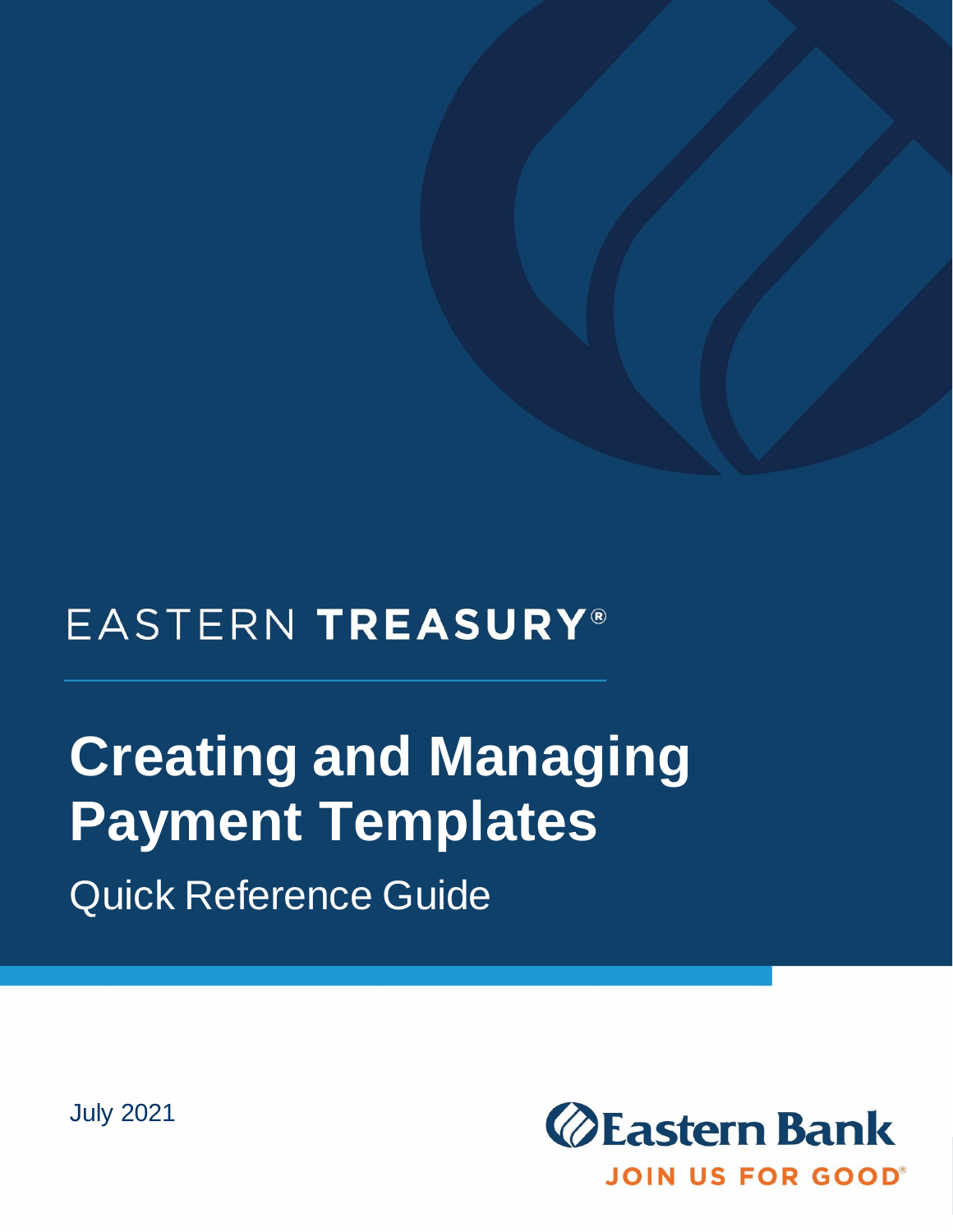## **Creating and Managing Payment Templates**

## **Payment Templates Overview**

Payment Templates provide an organized and manageable listing of payees and payment information.

- Each payee or payment amount can be easily modified
- Recurring schedules can be set
- Similar template types can be grouped for easy access

The required Template information will vary for each payment type.

- **1.** ACH payments and collections
	- Typically consists of many payees in the case of Payroll, or
	- May consist of one payee in the case of a Vendor payment
- **2.** Wires domestic and international
	- Each template consists of a single payment
- **3.** Loans payments and draws
	- Each template consists of a single payment or draw
	- Loan permissions may limit payment or draw options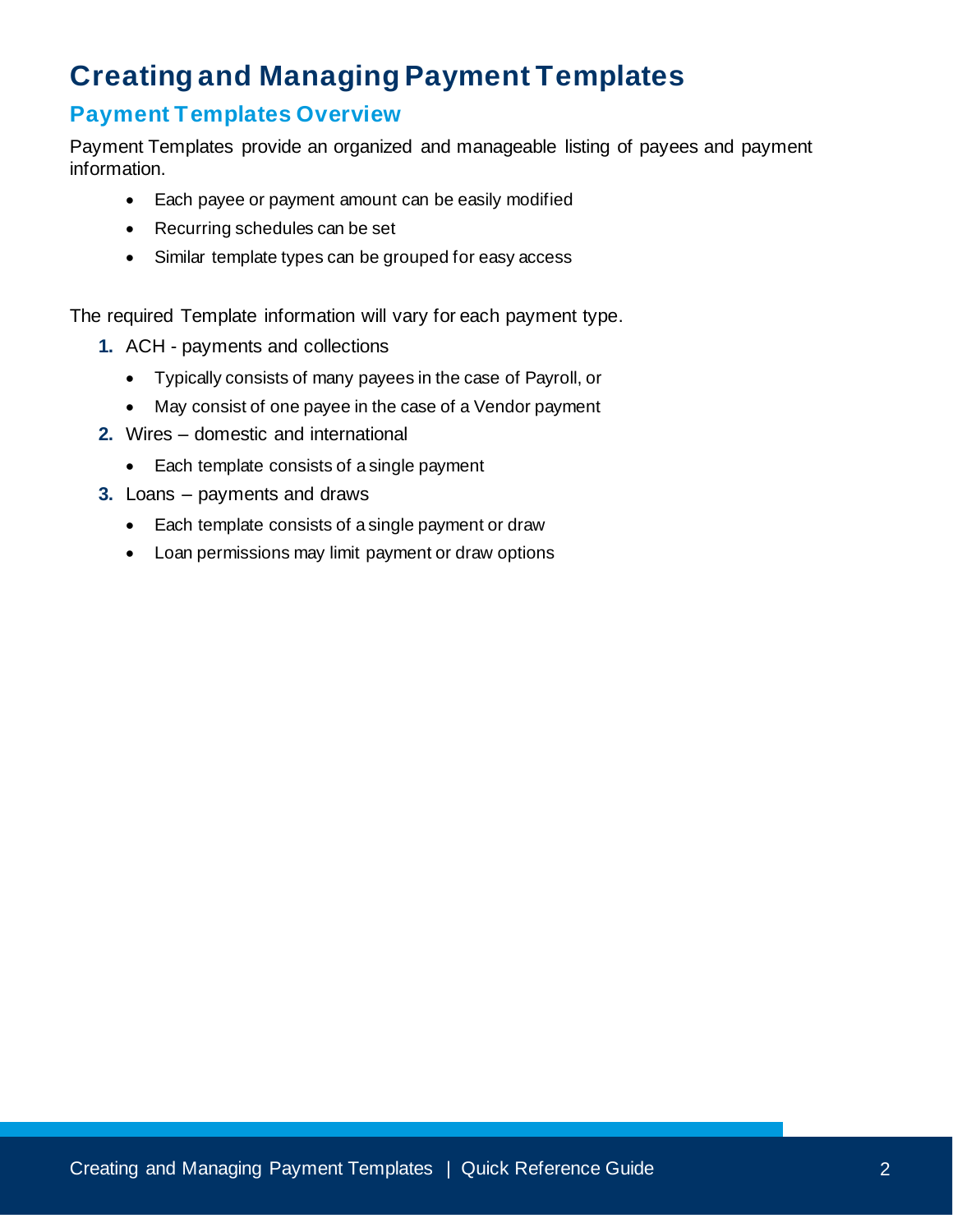## **Creating Payment Templates**

| <b>Eastern Bank</b><br>JOIN US FOR GOOD |                      | Last LogIn: 07/22/2021 11:23 AM            |                             |                           |               |                       |                            |                       |
|-----------------------------------------|----------------------|--------------------------------------------|-----------------------------|---------------------------|---------------|-----------------------|----------------------------|-----------------------|
| <b>Payment Center</b>                   |                      |                                            |                             |                           |               |                       | <b>Add Widget</b>          | $\checkmark$          |
| <b>Template List View</b>               |                      |                                            |                             |                           |               |                       |                            | ₩                     |
|                                         | Add a New Template   | (+) Manage Template Groups (+) File Import |                             |                           |               |                       | D.                         | → 07/22/2021 02:23 PM |
| <b>Filter</b>                           | <b>Select fields</b> | ۰                                          |                             |                           |               | <b>Set As Default</b> | <b>Scheduled Templates</b> | $\n  Q Filters\n$     |
| $\Box$                                  | <b>Actions</b>       | <b>Template Code</b>                       | <b>Template Description</b> | Payee                     | <b>Amount</b> | <b>Status</b>         | <b>Payment Type</b>        | <b>Schedule</b><br>☆  |
| $\Box$                                  | $V$ lew $\sim$       | LPTEMP05202021                             | <b>LPTEMP05202021</b>       | <b>Accrual Multi Note</b> | 123.45        | <b>Approved</b>       | <b>Loan Payment</b>        | <b>Weekly</b>         |
| $\Box$                                  | $View -$             | <b>WireDom1</b>                            | <b>Domestic Wire</b>        | <b>Right Moves</b>        | 56,00         | <b>Needs Repair</b>   | <b>Wire - Domestic</b>     | Weekly                |
| $\Box$                                  | $View -$             | <b>Iloandrawtest</b>                       | <b>TEST</b>                 | <b>Eastern Demo 1</b>     | 5.00          | <b>Needs Repair</b>   | <b>Loan Draw</b>           | Weekly                |
| $\Box$                                  | $View$ $\star$       | Recuuringdatetest                          | <b>Recurring Date Test</b>  | <b>Marlanne</b>           | 5,000.00      | <b>Entered</b>        | <b>Consumer Payments</b>   | <b>Monthly</b>        |

## **All Template Payment Types**

- **1.** To create a Payment Template click **Payments & Transfers** to access Template List View.
- **2.** Click **Add a New Template.**
- **3.** Scroll through the list of available payment types to designate the payment type for the new template and click **Continue.**

| <b>Template Type</b>                   |               |               |  |
|----------------------------------------|---------------|---------------|--|
| Select a Template Type                 |               | $\rightarrow$ |  |
|                                        | $\alpha$      |               |  |
| Corporate/Vendor Payments              | L.            |               |  |
| International ACH Transaction          |               |               |  |
| Internet Initiated Collections         |               | <b>Amount</b> |  |
| Loan Draw                              | me            | 2.00          |  |
| Loan Payment                           | ne            | 22.00         |  |
| <b>Tax Payments</b>                    |               |               |  |
| <b>Telephone Initiated Collections</b> | day           | 55.00         |  |
| Wire - Domestic                        |               | 5.00          |  |
| Wire - International                   |               | 7.50          |  |
|                                        | <b>MILLY!</b> | <b>GOO</b>    |  |

| <b>Template Type</b>                                                          |  |
|-------------------------------------------------------------------------------|--|
| <b>Add Template</b><br>Corporate/Vendor Payments<br><b>Continue</b><br>Cancel |  |
|                                                                               |  |
|                                                                               |  |
|                                                                               |  |
|                                                                               |  |

- **4.** Input the desired **Template Code** and **Template Description.**
	- a. Template Code cannot contain spaces in its name
- **5.** (optional) Determine the number of Signatures or approvals required to use this Template. a. Default is 1
- **6.** (optional) Designate a Maximum dollar amount.
- **7.** (optional) Restricted Templates are restricted to users with permissions to view/use specific Templates/

| ← |                             | New Corporate/Vendor Template |                           |                                     |          | <b>Payment Total</b><br>0.00 |
|---|-----------------------------|-------------------------------|---------------------------|-------------------------------------|----------|------------------------------|
|   | <b>Template Information</b> |                               |                           |                                     |          |                              |
|   | * Template Code             | Template Description          | Signatures (i)<br>$x - r$ | <b>Maximum Amount</b><br><b>USD</b> | Restrict |                              |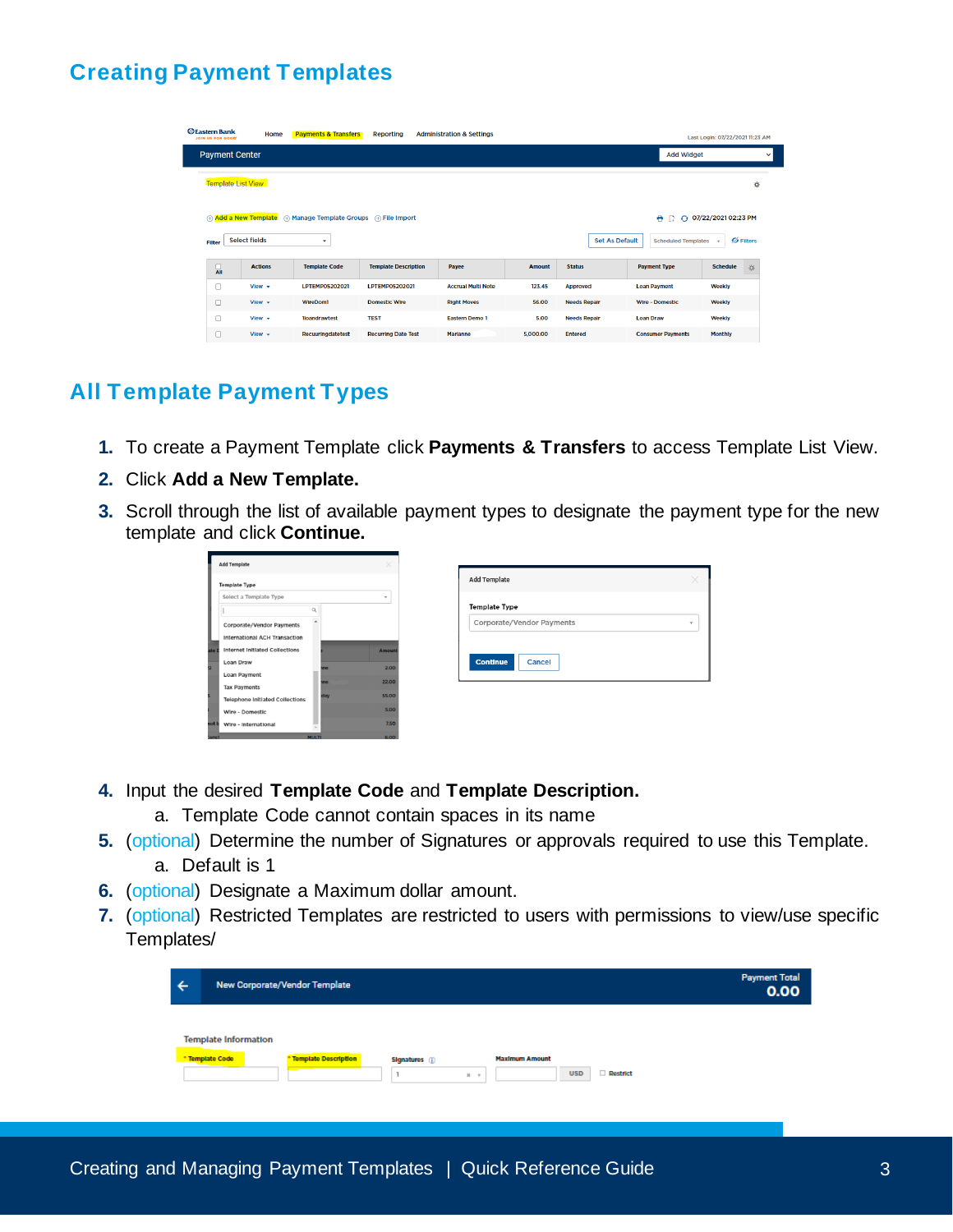## **ACH and Wire Payment Templates**

Payment Templates are created for each ACH and Wire payment type such as Corporate/Vendor Payments or Consumer Payments, Domestic and International Wires.

- **1.** Complete the fields in the Template creation screen
	- a. Fields with a red **\*** are required fields
	- b. *Note:* International Wire Templates require a complete Payee address
	- c. Locked fields cannot be modified
	- d. (optional) Some fields offer a lock / unlock feature to ensure protection of data

#### **2. ACH Templates**

- a. Click Add **Another Payee** for each payee to be included in the Template
- b. Prenotes may be setup
- c. Payments within the Template may be held/unheld based on date criteria

#### **3. Wire Templates**

- a. **Additional Information** Additional Bank and Payment details may be included
- **4.** When complete, click **Save**
	- a. Depending on permissions, the Template will save in an Approved or Entered status in the Template List View
	- b. A second user is required to Approve a Template in an Entered status

| <b>ACH Payment Template</b>                                                                                                                                                                                                                                                                                                                                                                                                                                                        | Domestic Wire Template                                                                                                                                                                                                                                                                                                                                                                                                                                                                                                                                                                              |
|------------------------------------------------------------------------------------------------------------------------------------------------------------------------------------------------------------------------------------------------------------------------------------------------------------------------------------------------------------------------------------------------------------------------------------------------------------------------------------|-----------------------------------------------------------------------------------------------------------------------------------------------------------------------------------------------------------------------------------------------------------------------------------------------------------------------------------------------------------------------------------------------------------------------------------------------------------------------------------------------------------------------------------------------------------------------------------------------------|
| <b>Originator Information</b><br>$\blacksquare$<br>* Originator ID<br><b>Batch Description</b><br><b>Company Discretionary Data</b><br><b>Internal Comments</b><br><b>Descriptive Date</b><br>÷<br>÷<br>Stored with the transaction, but not forwarded with the payment                                                                                                                                                                                                            | <b>Originator Information</b><br>* Account Number<br>$\alpha$<br><b>Customer Reference</b><br><b>Internal Comment</b><br><b>A</b><br>Æ.<br>$-5$<br>Stored with the transaction, but not forwarded with the payment<br>Ordering Party is different from Originator (                                                                                                                                                                                                                                                                                                                                 |
| <b>Payee Information</b>                                                                                                                                                                                                                                                                                                                                                                                                                                                           | <b>Payee Information</b>                                                                                                                                                                                                                                                                                                                                                                                                                                                                                                                                                                            |
| ' Name<br>* Bank Code<br>* Account Number<br>* Account Type<br>$\alpha$<br>$\alpha$<br><b>Amount</b><br>×.<br>$-Soloct$<br>ID<br><b>Discretionary Data</b><br>Æ<br>Create Prenote   Hold<br><b>Addenda Format</b><br>$-Setect$<br><b>Internal Comment</b><br>Stored with the transaction, but not forwarded with the payment<br>Payee Exclusion Dates<br><b>Add Another Payee</b><br>Clear Payee Info<br>Make Recurring<br>0.00 USD to 0 Payee<br>Cancel<br>Save<br>Save for Later | <b>Address Line 2</b><br>' Name<br>$\alpha$<br><b>Address Line 1</b><br>When Address information is entered, Country and City are expected.<br><b>Postal Code</b><br>Country<br>City<br>State<br><b>UNITED STATES</b><br>-Select-<br>$x - r$<br>$\mathbf{v}$<br>Account Number<br>* Bank Code Type<br>* Bank Code<br>$\alpha$<br><b>ABA</b><br>$\times$ $^{-}$<br>$\rightarrow$<br>Amount<br><b>Credit Amount</b><br><b>SP</b><br><b>Additional Information</b><br>Intermediary Bank<br><b>Payment Details</b><br><b>Bank-to-Bank Details</b><br><b>Originator Details</b><br><b>Make Recurring</b> |
|                                                                                                                                                                                                                                                                                                                                                                                                                                                                                    | 0.00 to 1 Payee<br>Savo for Later<br>Savo<br>Cancel                                                                                                                                                                                                                                                                                                                                                                                                                                                                                                                                                 |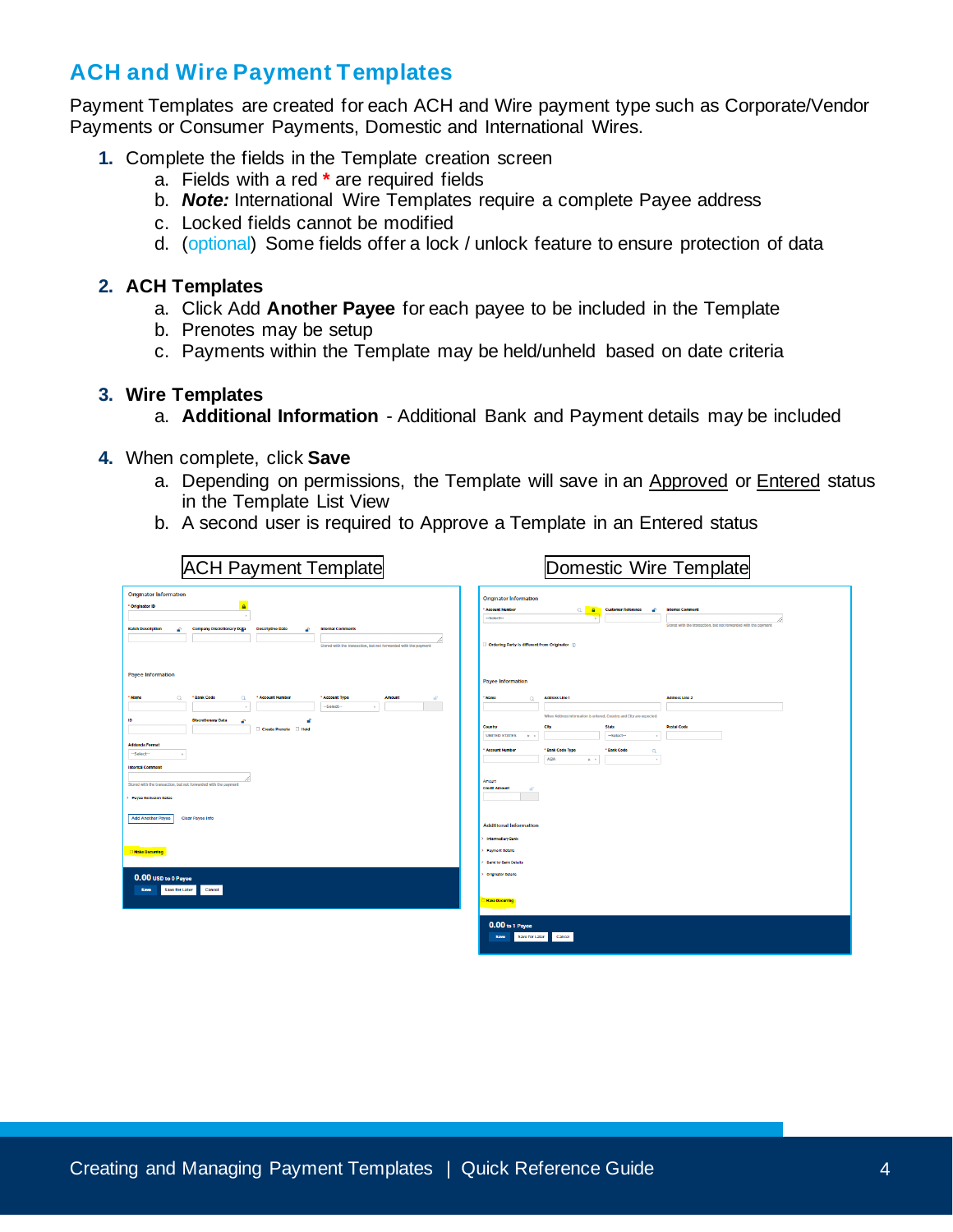## **Loan Pay and Loan Draw Templates**

Loan Templates are created to expedite or schedule loan payments and draws. Some loan types and status' may be limited at the time of the transaction.

- **1.** Choose the appropriate **From, To** and **Loan** accounts available within each of the appropriate dropdown fields.
- **2.** Other fields are optional.
- **3.** When complete, click **Save**.
	- a. Depending on permissions, the Template will save in an Approved or Entered status in the Template List View
	- b. A second user is required to Approve a Template in an Entered status

| oan Payment Template                                                                                                                                                                                            | Loan Draw Template                                                                                                                                                                      |
|-----------------------------------------------------------------------------------------------------------------------------------------------------------------------------------------------------------------|-----------------------------------------------------------------------------------------------------------------------------------------------------------------------------------------|
| <b>Create Template - Loan Payment</b><br>$\leftarrow$                                                                                                                                                           | Create Template - Loan Drawdown<br>←                                                                                                                                                    |
| <b>Template Information</b><br>* Template Code<br>Lnpay<br>* Template Description<br><b>Ln Pa</b><br><b>Restrict</b>                                                                                            | <b>Template Information</b><br>* Template Code<br>Lndraw<br>* Template Description<br>Ln draw<br>Restrict                                                                               |
| <b>Transaction Information</b><br>From Account Q<br><b>Select an Account</b><br>$\pi$<br>Loan Account (<br>Select an Account<br>$\pi$                                                                           | <b>Transaction Information</b><br>Loan Account (<br><b>Select an Account</b><br>$\alpha$<br>To Account 2<br><b>Select an Account</b>                                                    |
| <b>Customer Reference</b><br><b>Commonts</b><br>Information in the Comments Field is stored with the transaction, but not forwarded with the payment<br>Make Recurring<br><b>Payment Summary</b><br>$0.00_{to}$ | <b>Amount</b><br><b>Customer Reference</b><br><b>Comments</b><br>Information in the Comments Field is stored with the transaction, but not forwarded with the payment<br>Make Recurring |
| Save<br>Cancel                                                                                                                                                                                                  | <b>Payment Summary</b><br>$0.00_{to}$<br>Save Cancel                                                                                                                                    |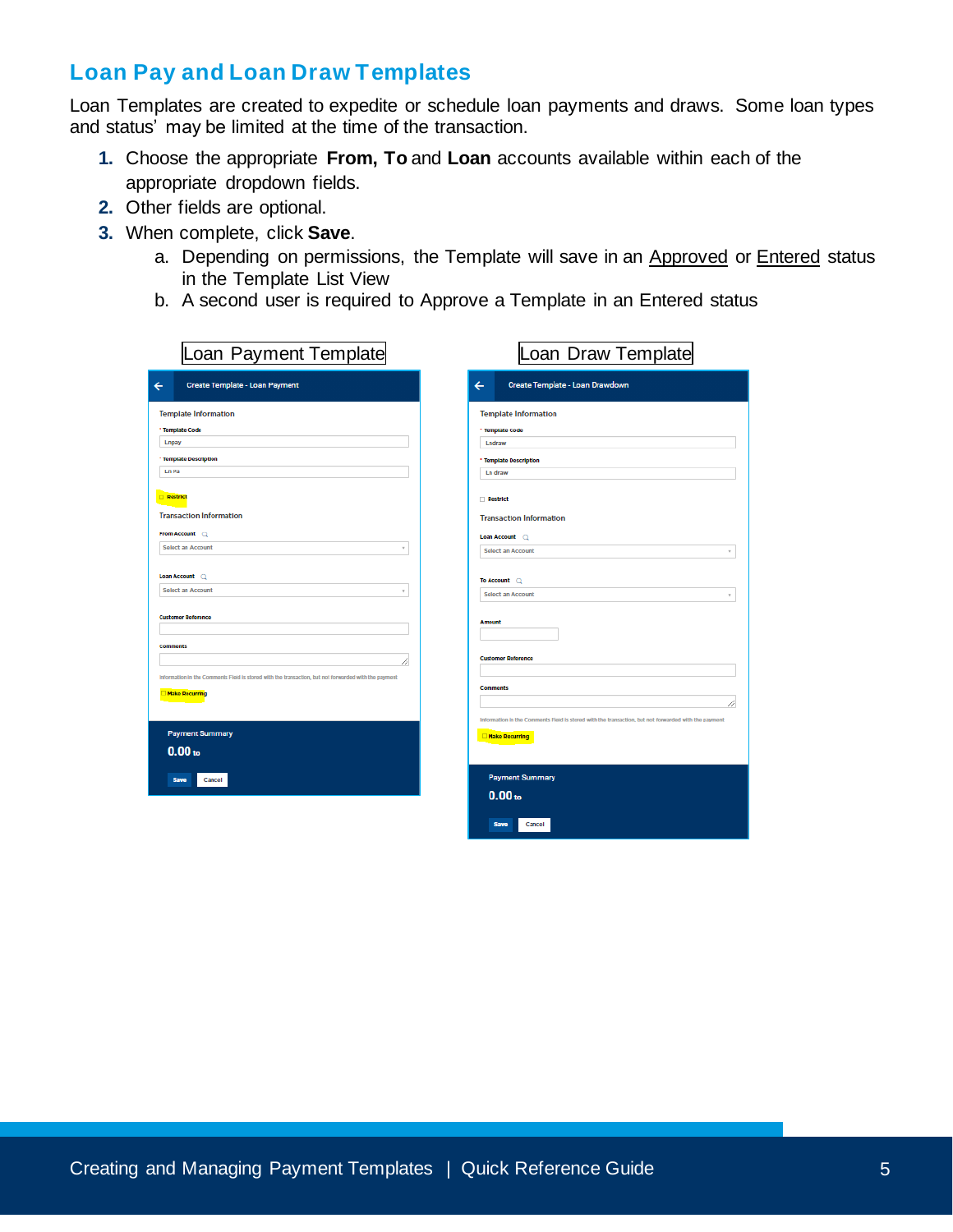## **Creating Recurring Templates**

Recurring Template can be created for all Payment Types.

- Recurrence scheduling options
	- o Weekly or monthly
	- o On a specific day of the week or a specific date
- An end date may be set
	- o for a specific number of occurrences
	- o by a selected date
	- o until further notice

#### **Create a Recurring Template**

- **1.** Select the **Make Recurring** checkbox to expose the scheduling options.
- **2. Choose** the desired Start Date and frequency.
- **3. Select** the desired End date.
- **4.** Determine how the payment will process if the scheduled date falls on a non-business day
- **5.** When complete, click **Save**
	- a. Depending on permissions, the Template will save in an Approved or Entered status in the Template List View.
	- b. A second user is required to Approve a Template in an Entered status.

| Make Recurring                                                                 |                                                                                           |
|--------------------------------------------------------------------------------|-------------------------------------------------------------------------------------------|
| <b>Start Date</b>                                                              |                                                                                           |
| 07/23/2021<br>菌                                                                |                                                                                           |
| <b>Repeat every</b>                                                            | Make Recurring<br><b>Start Date</b>                                                       |
| Week(s)<br>-1<br>$\checkmark$<br>$\checkmark$                                  | 07/23/2021<br>面                                                                           |
| On                                                                             |                                                                                           |
| Monday                                                                         | <b>Repeat every</b>                                                                       |
| □ Tuesday                                                                      | Month(s)<br>$\checkmark$<br>$\checkmark$                                                  |
| Wednesday                                                                      | On the                                                                                    |
| □ Thursday                                                                     | 1st<br>$\checkmark$<br>Day<br>$\checkmark$                                                |
| $\Box$ Friday                                                                  | <b>Ends</b>                                                                               |
| $\Box$ Saturday                                                                | <b>O</b> Upon further notice                                                              |
| □ Sunday                                                                       | ○ After<br>occurrences                                                                    |
| <b>Ends</b>                                                                    | ◯ End by selected date                                                                    |
| <b>O</b> Upon further notice                                                   |                                                                                           |
| ◯ After<br>occurrences                                                         | "If Transfer Date falls on a non-business day, transfer funds on:                         |
| ◯ End by selected date                                                         | $\bigcirc$ Next business day<br><b>O</b> Previous business day<br>O Do not transfer funds |
|                                                                                |                                                                                           |
| *If Transfer Date falls on a non-business day, transfer funds on:              |                                                                                           |
| <b>O</b> Previous business day<br>Rext business day<br>O Do not transfer funds |                                                                                           |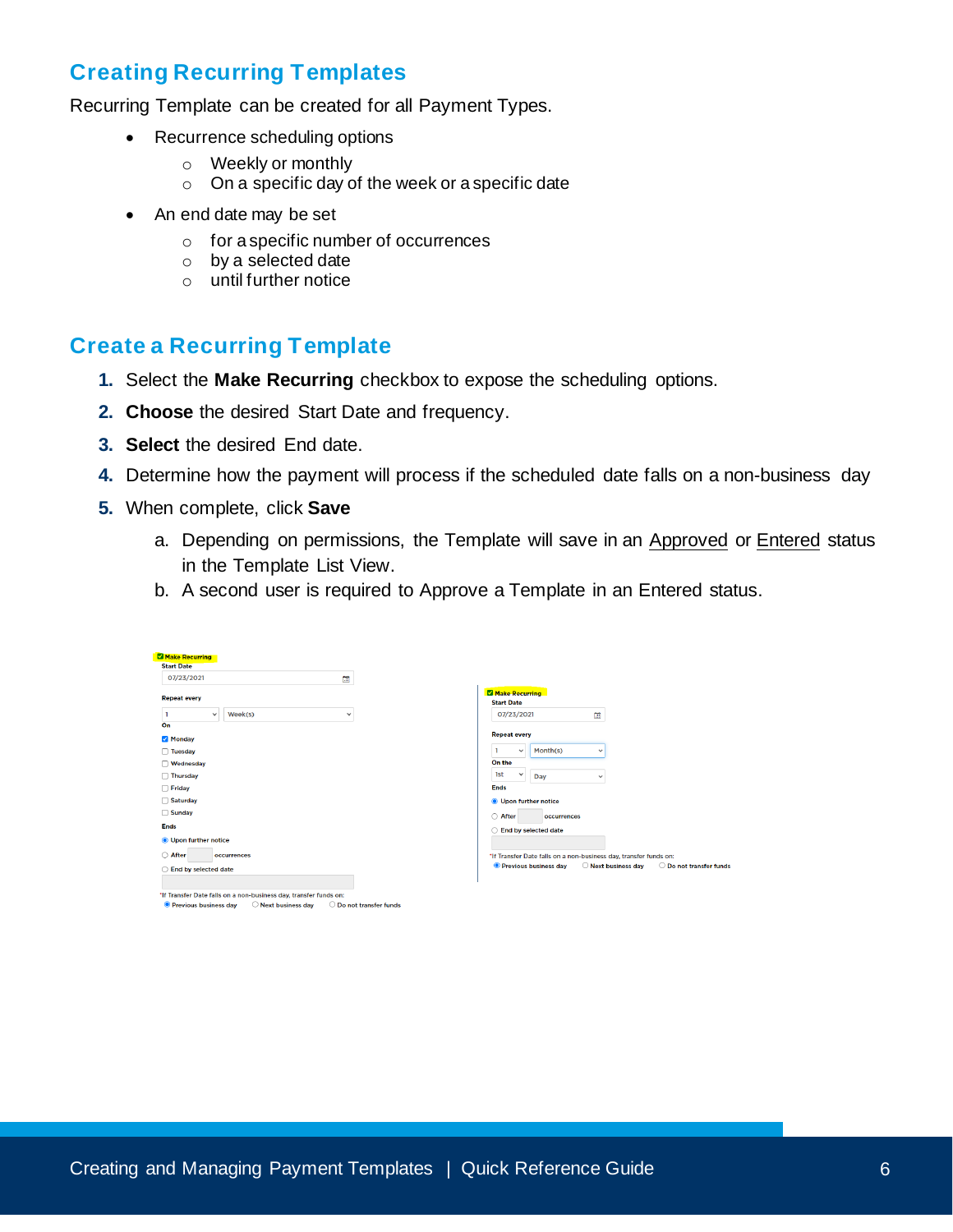## **Managing Payment Templates**

All Wire, ACH and Loan templates are all grouped together and managed in Template List View.

| <b>ØEastern Bank</b>  | <b>Payments &amp; Transfers</b><br>Home<br>Reporting<br><b>Administration &amp; Settings</b><br>JOIN US FOR GOOD                                                                                                |                      |                             |                           |               |                     |                          |                      |  |  |
|-----------------------|-----------------------------------------------------------------------------------------------------------------------------------------------------------------------------------------------------------------|----------------------|-----------------------------|---------------------------|---------------|---------------------|--------------------------|----------------------|--|--|
| <b>Payment Center</b> |                                                                                                                                                                                                                 |                      |                             |                           |               |                     | <b>Add Widget</b>        | $\checkmark$         |  |  |
|                       | <b>Template List View</b><br>₩                                                                                                                                                                                  |                      |                             |                           |               |                     |                          |                      |  |  |
| <b>Filter</b>         | Add a New Template<br>(+) Manage Template Groups (+) File Import<br>→ 07/22/2021 02:23 PM<br>۰<br>D.<br><b>Select fields</b><br>$\emptyset$ Filters<br><b>Set As Default</b><br><b>Scheduled Templates</b><br>۰ |                      |                             |                           |               |                     |                          |                      |  |  |
| $\Box$                | <b>Actions</b>                                                                                                                                                                                                  | <b>Template Code</b> | <b>Template Description</b> | Payee                     | <b>Amount</b> | <b>Status</b>       | <b>Payment Type</b>      | <b>Schedule</b><br>☆ |  |  |
| o                     | $View -$                                                                                                                                                                                                        | LPTEMP05202021       | <b>LPTEMP05202021</b>       | <b>Accrual Multi Note</b> | 123.45        | Approved            | <b>Loan Payment</b>      | <b>Weekly</b>        |  |  |
| $\Box$                | $View$ $\rightarrow$                                                                                                                                                                                            | <b>WireDom1</b>      | <b>Domestic Wire</b>        | <b>Right Moves</b>        | 56,00         | <b>Needs Repair</b> | <b>Wire - Domestic</b>   | Weekly               |  |  |
| $\Box$                | $View$ $\star$                                                                                                                                                                                                  | <b>Iloandrawtest</b> | <b>TEST</b>                 | <b>Eastern Demo 1</b>     | 5.00          | <b>Needs Repair</b> | <b>Loan Draw</b>         | Weekly               |  |  |
| $\Box$                | $View -$                                                                                                                                                                                                        | Recuuringdatetest    | <b>Recurring Date Test</b>  | Marlanne                  | 5,000.00      | <b>Entered</b>      | <b>Consumer Payments</b> | <b>Monthly</b>       |  |  |

### **Saving Views**

- **6. Select** Payments & Transfers > Template List View
- **7.** In the Template List:
	- a. Customize the list and save views
	- b. Add/remove columns with the gear in the upper right corner of the list
	- c. Sort by clicking on the column header title of what you want to sort by.
	- d. Rearrange columns
	- e. Filter by payment type
	- f. Filter by account for wire templates

Once all Templates are grouped/customized, click **Save View**

#### **Editing Template Transaction Information**

ACH Payment Templates with multiple payees may require modification to payment amounts, payee name or banking information.

- The filter option allows a search for a specific Template instead of scrolling through the list.
- Choose the filter field to search and a text field will open to further define search criteria.

|                | <b>Template List View</b>                                     |                             |                                                                                  |
|----------------|---------------------------------------------------------------|-----------------------------|----------------------------------------------------------------------------------|
|                | ⊕ Add a New Template + Manage Template Groups + + File Import |                             | <b>Template List View</b>                                                        |
| <b>Filter</b>  | <b>Select fields</b><br>$\tilde{\phantom{a}}$                 |                             |                                                                                  |
|                | <b>Manage Filters</b>                                         |                             | $\oplus$ Add a New Template $\oplus$ Manage Template Groups $\oplus$ File Import |
| $\overline{a}$ | <b>Template Code</b>                                          | <b>Template Description</b> |                                                                                  |
| $\Box$         | <b>Template Description</b>                                   | <b>Test 722</b>             |                                                                                  |
|                | From Account                                                  |                             | Apply<br><b>Template Code</b><br>$\check{}$<br><b>Filter</b>                     |
| $\Box$         | Payee                                                         | QRG                         |                                                                                  |
| $\Box$         | Amount                                                        | <b>Test MS</b>              |                                                                                  |
| $\Box$         | <b>Status</b>                                                 | fredtax                     |                                                                                  |
|                | Payment Type                                                  |                             |                                                                                  |
| o              | Schodulo                                                      | Mixed not halanced          |                                                                                  |